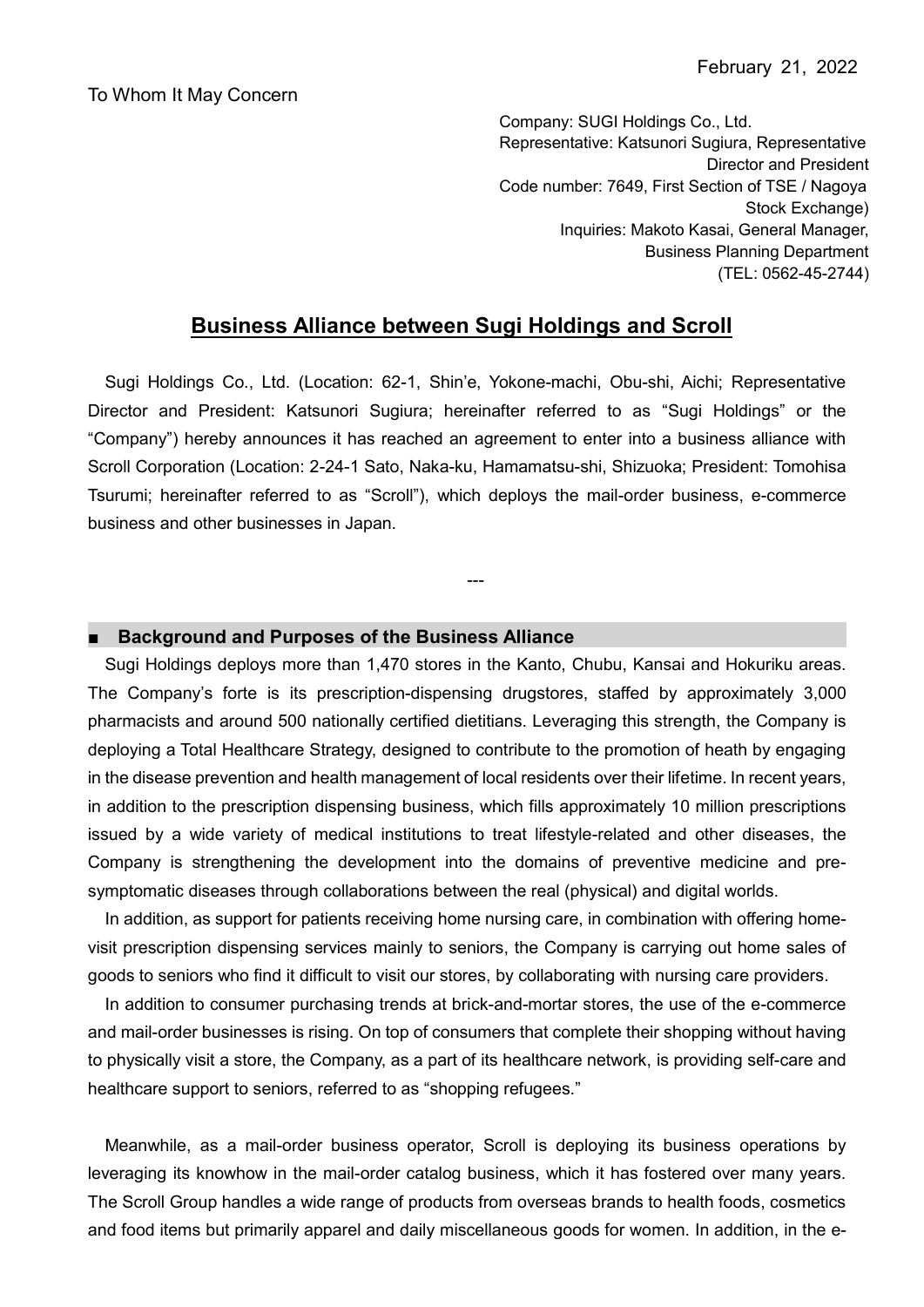commerce market as well, Scroll is also pouring energies into the BtoC business, which deploys a diverse lineup of products, including private brand (PB) products developed by group companies. Based on these strengths, including the line-up of items in the group overall and its proprietary mailorder infrastructure, Scroll is establishing a unique position in the mail-order market.

On top of this, Scroll has formulated Next Evolution 2023, a medium-term management plan, and is working to change and evolve its business model based on the theme of the "transformation and evolution of a direct marketing conglomerate (DMC)." As a new business, Scroll is carrying out the Solution Vendor Business (SVB<sup>\*1</sup>) by providing merchandise that meets the needs of co-ops in each region. In particular, Scroll is expanding its lineup of OTC pharmaceuticals<sup>\*2</sup> and health foods. anticipating demand will further expand going forward in tandem with the aging society.

- \*1: SVB stands for Solution Vendor Business. This differs from the deployment of a standard catalog nationwide. This new business that mainly offers merchandise that suits the needs for each region.
- \*2: OTC pharmaceuticals: Over-the-counter pharmaceuticals that can be purchased without a prescription at pharmacies and drugstores.

This alliance will enhance the initiatives of both companies. In addition to providing the total healthcare business model, and products and trademarks nurtured by the Sugi Holdings Group, this alliance aims to further promote business development for both companies primarily through the mutual sharing of management knowhow.

Sugi Holdings, through this alliance with Scroll, plans to take on the challenge of realizing new value creation that will contribute to the creation of "social value" for regional communities, not only through economic value, but also through home support.

## **■ Details of the Business Alliance**

- 1. Mutual product supply, mainly of healthcare products (pharmaceuticals, health foods, sanitary products, proprietarily developed cosmetics, etc.)
- 2. Mutual sharing of knowhow related to business operations and management
- 3. Joint development of new businesses related to other healthcare operations

## **■ Profiles of the Concerned Companies**

[Profile of Scroll Corporation] Company: Scroll Corporation Established: October 1943 Location: 2-24-1 Sato, Naka-ku, Hamamatsu-shi, Shizuoka Prefecture Representative: Tomohisa Tsurumi, President URL: https://www.scroll.jp/